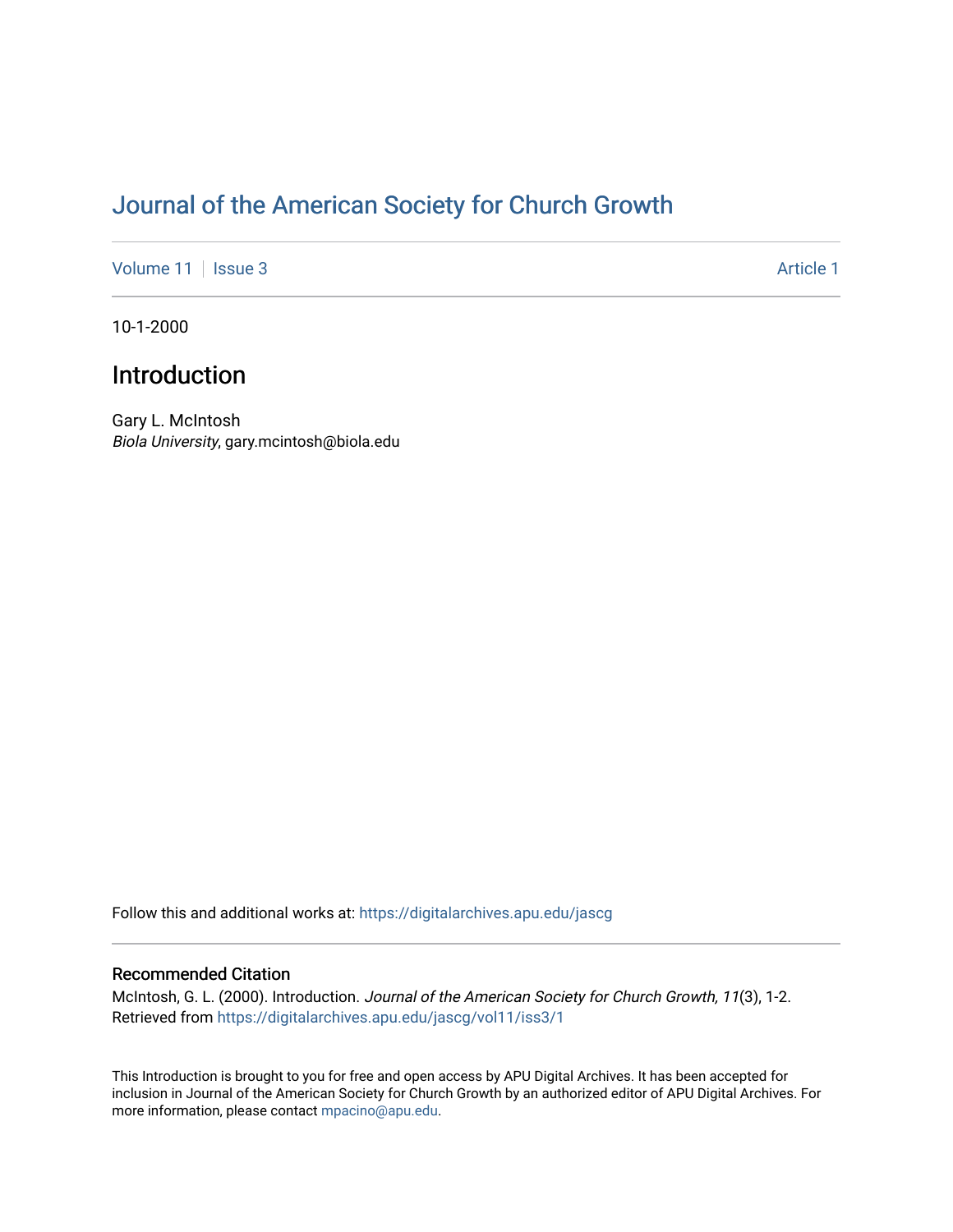### Introduction

#### Gary L. McIntosh, Editor

This past Spring, Dr. Eddie Gibbs was installed in the Donald McGavran Chair of Church Growth at Fuller School of World Mission. His appointment followed the retirement of C. Peter Wagner from the chair in 1999. At his installation, Dr. Gibbs presented a paper, "Church Growth Viewed 'Through a Glass Darkly,'" which is reprinted as the lead article in this issue of the JASCG. Congratulations to Dr. Gibbs on receiving this important promotion.

Rev. David Cook holds the distinction of being one of the original contributors to the first issue of our journal in 1990. In this issue he writes on "The Americanization of the Church Growth Movement." You will find it fascinating to read Rev. Cook's historical review of how church growth theory and theology have spread throughout the United States.

One of the authors who is addressing the changing culture of our society is Leonard Sweet. Dan Russell reviews one of his recent books, AquaChurch, in this issue. If you are not familiar with this book or Leonard Sweet, this review will be helpful to you.

A new feature in this issue is the "2000 Church Growth Consultant Directory." Fifty church consulting ministries or individuals are listed is this issue. Dr. John Vaughan presented the first such directory in the 1980s and this is the first update since that time. An attempt was made to contact all individuals and ministries related to church growth theory and practice to invite participation, however, it is likely that some were left off of this year's list that would have liked to participate. If you, or anyone you know of, would like to be considered for inclusion in the

Journal of the American Society for Church Growth, Fall 2000